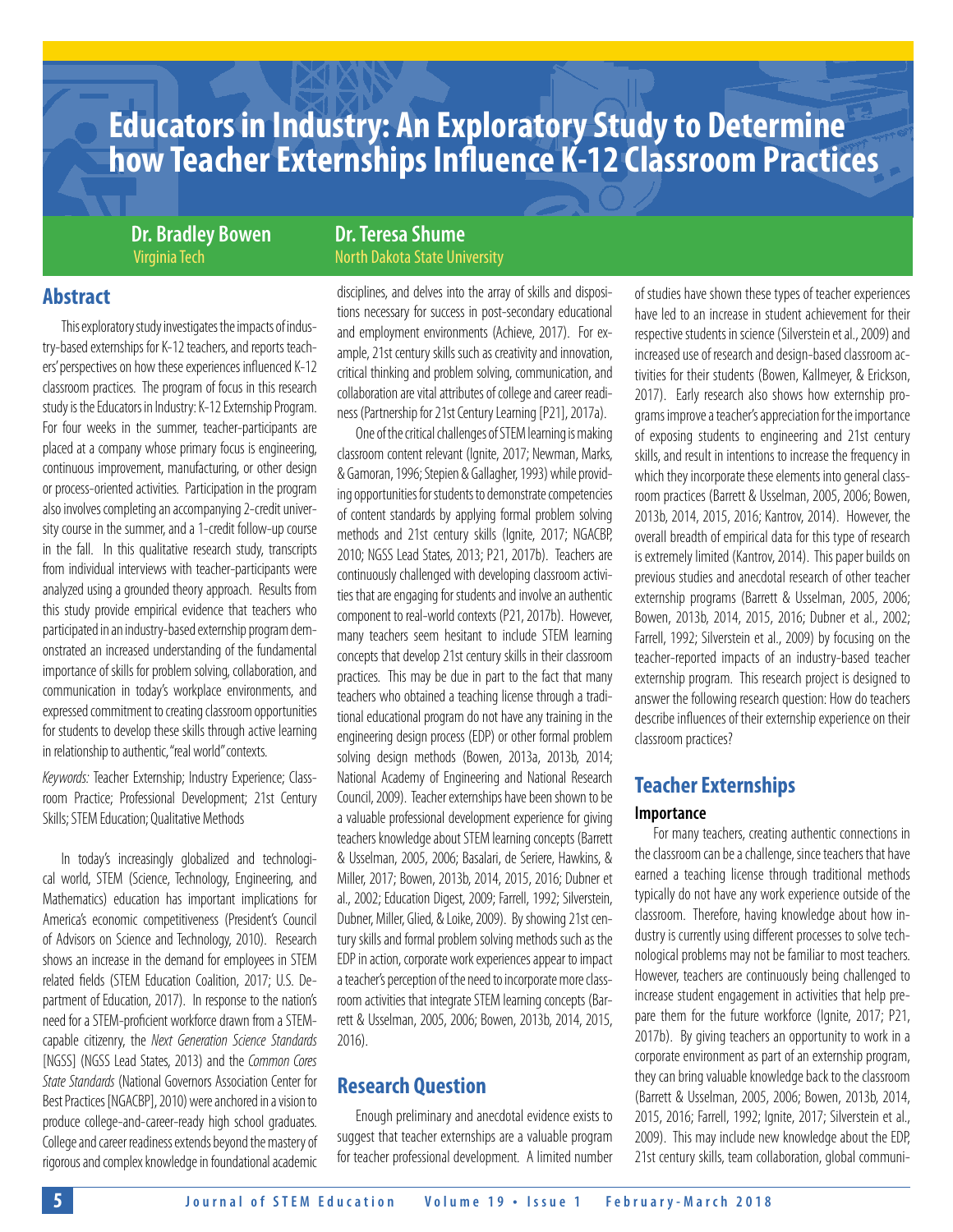cation, problem-solving, critical-thinking, or many other types of skills needed to be successful in the workplace. Being able to increase student engagement through the use of these authentic skills will better equip them for the future workforce. Therefore, if teachers are to be challenged to train the future workforce, they need to have an understanding of how the current workforce operates.

#### **Definition**

The idea of teacher externships is not new and nationwide there are a number existing programs for teachers to gain industry and research experience as a professional development opportunity. They each have a different focus and offer teachers many different styles of opportunities. For the purpose of this project, the term to describe the type of program is a teacher externship and refers to *a summer work experience in an environment that engages the teacher in engineering or design-based activities in order to gain a practical understanding of how industry uses current tools, processes, and resources to solve technological challenges.* 

#### **Existing Models**

Two popular externally funded programs for teachers to gain industry and research experience are the National Science Foundation's Scientific Work Experience Programs for Teachers (SWEPT) and Research Experiences for Teachers (RET). Both of these programs provide unique opportunities in different settings; the SWEPT programs typically place teachers in an industry environment while RET programs place teachers in an on-campus research facility. The goals for these programs are to increase the teacher's understanding of how content knowledge is being applied in an authentic real-world setting in order to increase students' engagement and achievement in the classroom through implementation of an authentic educational plan.

There are also many programs being implemented regionally that place teachers in a corporate work environment. Ignite (formerly the Industry Initiatives for Science and Math Education Program) is a well-established program located in California (2017). Initiated in 1985, this program places teachers into industry positions in STEM-related fields for 8-week summer work experiences. Once the experience is complete, the teachers are required to produce an Education Transfer Plan for integrating the knowledge gained through the work experience into the classroom (Barrett & Usselman, 2005; Ignite, 2017). Another program, Georgia Intern Fellowships for Teachers (GIFT), is sponsored by the Georgia Institute of Technology through its Center for Education Integrating Science, Mathematics, and Computing (CEISMC, 2017). Since 1991, this program has placed on average more than 75 teachers per year in university and industry settings to gain practical knowledge about current industry practices. Program evaluations on both the Ignite and

GIFT programs reveal that after participating, classroom teachers are more likely to use "real-life" examples, incorporate hands-on activities, integrate other fields of knowledge within their course curriculum, and use scientific inquiry as a method of problem, investigation, and solution development (Barrett & Usselman, 2005, 2006; Ignite, 2017). It has also been shown that participating teachers have a higher retention rate than teachers who do not participate (Barrett & Usselman, 2005, 2006; Ignite, 2017). These are two examples of programs that aim to empower teachers with additional skills to increase authenticity of course material in the classroom.

#### **Educators in Industry**

The program of focus in this research study is the Educators in Industry: K-12 Externship Program. Started in 2011, and located in the upper Midwest region, the Educators in Industry program provides in-service teachers an opportunity to experience how corporations are currently using the EDP and 21st century skills to solve technological challenges. The Educators in Industry program is a collaborative effort of different entities including university faculty, local economic development corporations, education cooperatives, and businesses. Businesses may participate in the program if they meet certain qualifications including, but not limited to, ability to provide an externship coordinator, available resources for engaging the teacher in authentic design, manufacturing, or problem-solving activities, and contributing a portion of the teacher's stipend. The primary aim of the program is for the teacher to gain an understanding about the kinds of knowledge, skills, and dispositions essential for successful employment in engineering-based work environments. The teacher can then return to the classroom or the school with the ability to make their course content or other learning experiences more relevant and engaging for the students. It also provides a more relevant basis for teachers to engage students in career awareness activities. This program, unlike many others, accepts teachers from all K-12 grade levels and from any discipline area. The program leadership team believes that teachers in any grade level and discipline will benefit from the experience. The program also accepts educators in other positions such as media specialists, career counselors, and administrators. Therefore, the term *educator* is sometimes used to describe program participants, in order to encompass any educational stakeholder with the capacity to engage students in valuable learning experiences or have influence over the design or implementation of these experiences. This is also the reason this term is used in the title of the program.

#### **Teacher selection**

To be eligible for the program, teachers must be actively teaching in a K-12 classroom, or be in a position that involves regular interaction directly with students, such as a media specialist or career counselor. The selection process begins with an application and a short telephone interview. The university faculty and a member of the local economic development corporation review the applications, and these same team members as well as human resources representatives from various industry participants conduct the interviews. Company participation in the interview process provides an authentic experience for the teachers similar to seeking industry employment. Although as many teachers are placed as possible, spaces are sometimes limited, and the application and behaviorbased interview process confirms a teacher's commitment and fit for the program. Teachers are then selected based on the program leadership team's consensus on which applications offer the best potential for impact on classroom practices for the teacher and their students.

#### **Summer work experience**

For four weeks in the summer, teachers work for a company whose primary focus is engineering, engineering design, product development, continuous improvement, manufacturing, or other design or process-oriented activities. During this time, the teacher is exposed to all the different steps of the EDP and how these processes are used to solve technological challenges in a global environment. A unique aspect of this program is the type of exposure the teacher receives in regards to all the different processes of the corporation. The teacher does not perform the same task throughout the work experience. The teacher may be given an overall project to develop that requires short term deliverables to accomplish as they move through different departments within the corporation. With the assistance of an externship coordinator assigned by the company, the teacher's time is coordinated in order that they may be exposed to as many different steps of the EDP as possible during the work experience. This allows the teacher to observe many different projects that are in various stages of their development. This experience is not about matching the teacher's skill set with the company's needs. Rather, this experience is about exposing teachers to situations to which they may be unfamiliar in order to equip them with additional knowledge and tools to better prepare students with awareness and understanding of the engineering-based work environments, 21st century skills, and career opportunities in STEM fields. The focus is on process knowledge, not content knowledge. The teacher also participates in ancillary activities such as completing the new employee training, having access to appropriate email and server files, attending department and company-wide meetings, and participating in any other activity deemed necessary for a fully immersive experience.

The teachers work full time Monday through Thursday, and each Friday is dedicated to a half day meeting with the other teacher-participants and the research team. These Friday meetings provide valuable collabora-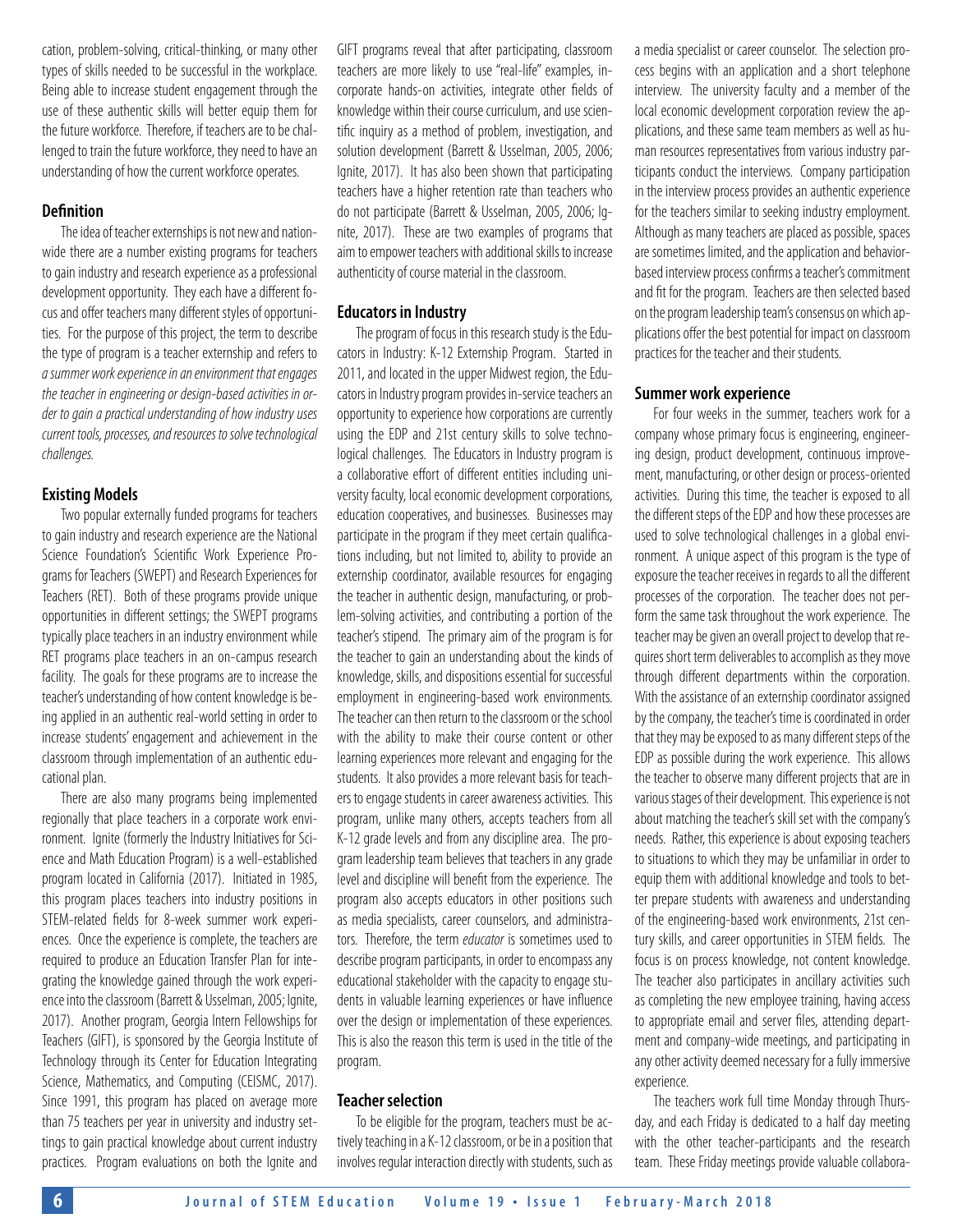|                                                                                                                                                              | Participants (pseudonyms) |         |                |        |        |      |          |             |          |
|--------------------------------------------------------------------------------------------------------------------------------------------------------------|---------------------------|---------|----------------|--------|--------|------|----------|-------------|----------|
| Item                                                                                                                                                         | Todd                      | Hannah  | <b>Brandon</b> | Emma   | Julia  | Evan | Jon      | Erika       | Allison  |
| Gender                                                                                                                                                       | Male                      | Female  | Male           | Female | Female | Male | Male     | Female      | Female   |
| Grade Level                                                                                                                                                  | 5                         | $6 - 8$ | $9-12$         | 4      |        | 3    | $7 - 12$ | 7-8         | $6 - 12$ |
| Subject <sup>1</sup>                                                                                                                                         |                           | Comp.   | Math           |        | Math   |      | Eng.     | <b>AVID</b> | Math     |
| Comp. = Computers; AVID = Advancement Via Individual Determination; Eng. = Engineering<br>1. Elementary grade teachers do not teach a specific content area. |                           |         |                |        |        |      |          |             |          |

#### **Table 1. Teacher Demographics.**

tions where the teachers not only reflect and share about their own experiences, but learn from the experiences of the other teachers as well. Since each company has unique processes, it is extremely beneficial for the teachers to be able to share the different experiences of the week. During this time, the discussion focuses on how this new knowledge could be translated into the classroom to increase student engagement, relevance of classroom activities, improved classroom management, and developing effective projectbased learning activities. The teachers receive a stipend at the conclusion of the work experience, half of which is covered by the company, and the other half of which is covered by the local Economic Development Corporation.

#### **Coursework**

One of the requirements for participating in the Educators in Industry program is registering for university coursework. One member of the research team acts as the instructor of record for the course. The teachers are required to take a 2-credit course in the summer and a 1-credit course in the fall. These continuing education credits can be used for merit pay increase or license renewal based on their district's policies. The ultimate goal of the program is to influence classroom practices. Therefore, coursework is integrated into the program to provide accountability for documenting the summer experience, such as weekly reflections, as well as implementing a related lesson during the fall semester immediately after participating in the program. This lesson plan is designed around the new knowledge gained throughout the work experience and has been proven to be a valuable component of an externship experience (Bowen, 2015, 2016; Bowen & Finch, 2014; Ignite, 2017). Once the lesson is implemented, the teachers reflect, redesign, and submit a "classroom-ready" version to the instructor of record.

## **Methodology**

This qualitative inquiry study sought to determine how teachers describe influences of their externship on their classroom practices. A grounded theory methodology was chosen due to the interpretive nature of the research question and the focus on exploring the teachers' own perspec-

tives. Grounded theory has been described as "a general methodology for developing theory that is grounded in data systematically gathered and analyzed" (Strauss & Corbin, 1994, p. 273). In this type of qualitative research, theory is regarded as "plausible relationships proposed among concepts and sets of concepts" (Strauss & Corbin, 1994, p. 277). The researchers sought to develop an in-depth understanding of the teacher-participants' experiences, in order to develop an "explanation 'grounded' in the data from the participants" (Creswell, 2005, p. 53). The following sections describe the research participants, the data collection process, and how the data were analyzed.

#### **Research participants**

The participants in this study were from the population of educators that participated in the Educators in Industry program during the summer and fall of 2016. Eleven educators participated during 2016, nine of which were classroom teachers who agreed to be participants in the research project. There were five females and four males from a variety of grade levels and subject areas. A summary of the teacher demographics is shown in Table 1.

#### **Data collection**

Data collection consisted of individual telephone interviews with each participant. Interviews occurred at the end of their first semester after participating in the externship program. Each interview was conducted by the same member of the research team to maintain continuity of the process. The interviews were semi-structured, lasted approximately 40 minutes and were audio recorded to ensure accuracy. Interviews were semi-structured to allow a formal but flexible approach to gathering data. To collect information about various aspects of the teachers' experiences with the externship program, the researcher used guiding questions to facilitate the discussion. However, if the participant mentioned something of particular interest to the study, the researcher would probe that area to deepen the level of understanding. Each interview was transcribed for data analysis.

#### **Data analysis**

Our research team used a grounded theory approach

to systematically code the interview transcripts using NVivo 11 software. The purpose of coding is to "fracture" (Maxwell, 2005, p. 96) data in order to break it apart and rearrange it so as to compare and contrast emergent patterns. During the first phase of coding, initial or "open" codes were developed and refined through iterative review of the interview transcripts. In the second phase of coding, "axial" codes emerged from analysis of relationships between open codes, resulting in a second set of codes more abstract than the first. The five themes reported below emerged from analysis of relationships among these axial codes.

## **Findings**

Grounded theory analysis produced five emergent themes that elucidated teachers' perspectives on how their externship experience influenced their classroom practice. The themes were: (a) value of problem-solving, (b) importance of collaboration, (c) importance of communication, (d) using "real world" connections, and (e) casting students as employees. Each of these themes is discussed below.

#### **Value of Problem-Solving**

One theme that emerged through analysis of the transcripts was the teachers' increased awareness about the value of problem-solving in both industry and classroom environments. Many teachers explained specific examples about shifts in their teaching practices driven by a new understanding about the importance of developing problem-solving skills. For example, Julia, a middle school math teacher, said:

After spending time out in the in the field [at my externship], I see how important it is to be able to communicate and create a solution for something. I want a more student-led classroom where they're discovering things through activities, through more problemsolving than anything. So instead of me saying, 'Okay, this is how you do this,'I want them to try to use their resources to figure out how to do it.

Another teacher, Todd, completed his externship at a heavy equipment manufacturing facility that used a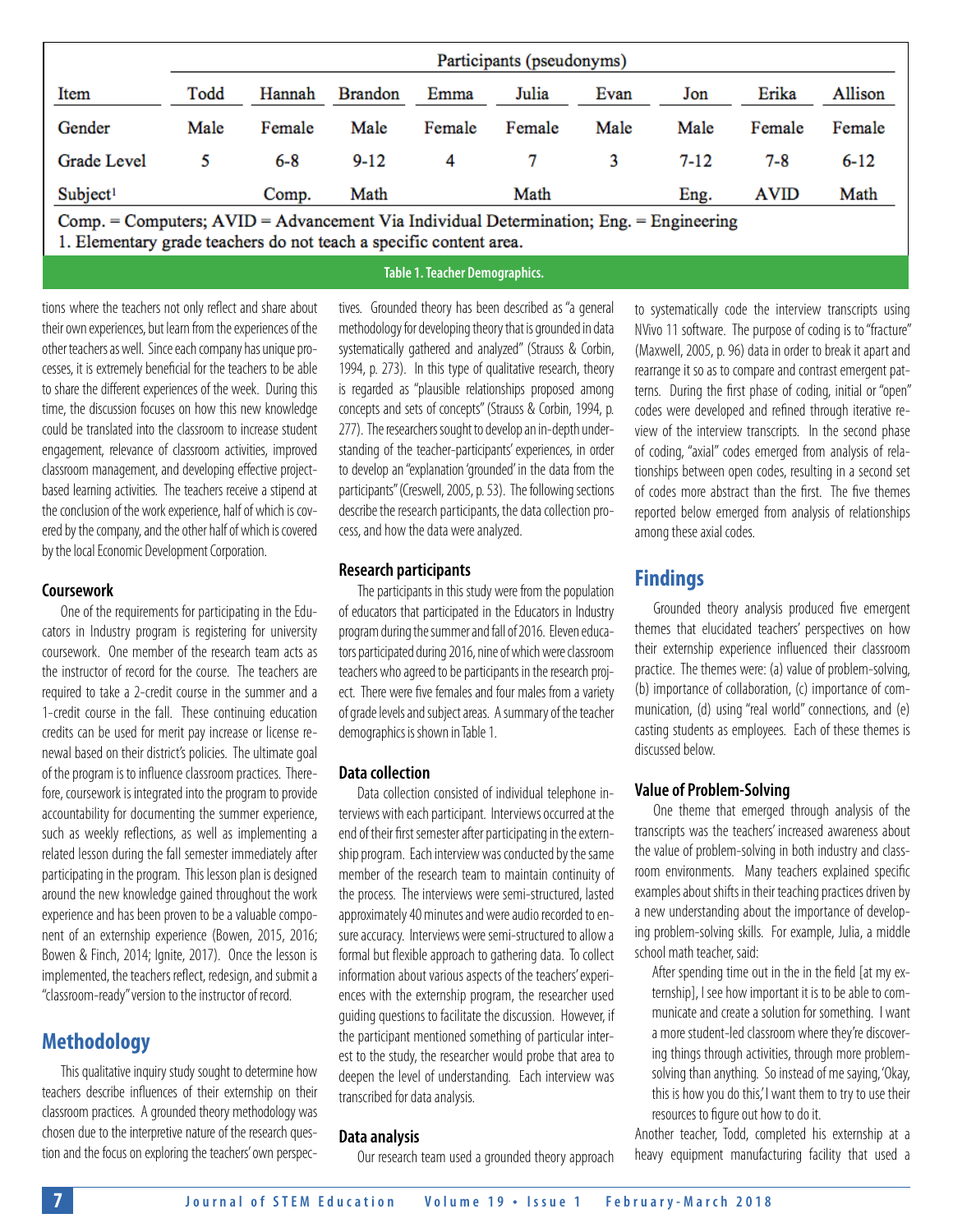Kaizen approach to continuous improvement. Kaizen, a Japanese word meaning "continuous improvement," involves improving the entire organization through continuous and small incremental changes, and the practices are embraced by top management all the way down to the workers (Imai, 1986). Todd decided to implement a modified Kaizen approach for an egg car engineering design challenge with his elementary students, requiring them to identify and solve design problems in order to incrementally improve their egg car performance. Furthermore, Allison, a 7th grade math teacher, explained how she previously would stand at the board and lecture students about adjacent, complementary, and supplementary angles, but after her externship she devised ways for students to discover relationships between these types of angles on their own. When reflecting about this shift in her day-to-day teaching, she commented, "This doesn't sound like a huge thing, but it is."

#### **Importance of Collaboration**

Several teachers expressed a deepening understanding about the important and extensive role of collaboration at their externship sites. The teachers indicated they came to more fully realize that collaboration skills were truly necessary for success in workplace environments, and consequently expressed increased commitment to having their students collaborate during classroom activities. Brandon commented:

The biggest thing that I saw [at my externship] was just how much collaboration there really was. Like the road construction department was leading a job but they still relied on the water group to figure out how they were going to do a certain part of the project. They had individual groups, but on one given project, there would be like three or four groups working on that same project. And then when you got to a certain point, you had to make sure that everyone else on the project was at a common point before you could really continue on.

Later in his interview, when asked to talk about some ways that the externship experience had impacted things he was doing in the classroom, this teacher said, "It just helped me try and implement more of that collaboration, getting students to work together and collaborate more." Another teacher, Evan, said:

Whatever you do in industry you're really part of a team. You need to be a team player and be willing to work with others and offer what you can to improve things because that's what they're looking for.

One way that Evan focused on student collaboration in response to his externship was by having his 3rd grade students reflect on their collaboration for team projects by completing a self-assessment survey that included items such as "I help my team solve problems and conflicts," and "I offer to help others do their work if needed."

#### **Importance of Communication**

Similarly, most teachers pointed out how communication repeatedly emerged as a pivotal competency at their externship site, and explained how this motivated them to increase opportunities for their own students to practice communication skills in the classroom. For example, Hannah stated:

One of the things I asked every person I met at [Name of Company] was which one of the twenty first century skills was the most important and 99% of them said it was communication. They said they can train anybody to do anything, but it's having them able to communicate that's so vital in today's industry. So one of the big things that I'm doing in my middle school classes is they're going to communicate more. They're going to have more discussion to be able to communicate their thoughts.

#### Similarly, Erika explained:

When I think about getting students ready for the real world, I want them to be able to communicate effectively. Being able to have that face-to-face conversation, being able to get up in front of a group of people and share information effectively, that was huge [at my externship]. I went to a lot of meetings and I saw different ways of communication at [Name of Company], and as a teacher, I realize that I need to spend more time in my classroom doing that with kids. I've been having them share more. I'm having them get up in front of the class, that type of thing. I think it's a really important skill. A lot of the people at [Name of Company] said that they wished they would have done that more in school.

#### **Using "Real World" Connections**

A fourth theme identified through analysis was the teachers' increased use of real world connections to help students see applications of course content in authentic employment contexts. This theme was particularly common among the secondary teachers. For example, a high school teacher who was placed at a civil engineering firm later designed a math assignment about slope that was set from the perspective of a road construction crew laying storm sewer pipe beneath roadways. In conjunction with this assignment, a guest speaker from the engineering firm gave a class presentation about being a surveyor. To help students recognize "real world" uses for course content, other teachers related stories to students about experiences at their externships, such as the following example from Allison:

I teach geometry. We're doing two column proofs right now, and the kids hate two column proofs. One of the programmers [at the externship site] said to me one day, "Do you teach two column proofs? That is so important. That is the same logic as writing code. This step has to flow into that step. You tell them [the students] they need to be good at that thinking, reasoning

it out like that."

#### **Casting Students as Employees**

The last theme that emerged from this exploratory study was the development of assignments or projects that involved casting students as employees. This approach was particularly prevalent among the elementary teachers, all three of whom implemented projects that involved "hiring" their students to undertake design challenges. One elementary teacher, Emma, explained how her externship experience inspired her to transform a 4th grade research project, formerly involving students reading about severe weather then creating a poster, into an inquiry project about designing storm-resistant buildings. She said:

This year, I worked to develop the unit as an inquiry based project and presented it as a consulting bid. I "hired" the students to be on my research team and wrote their project notes as a memorandum that included a task list, space for "field notes," and the resources needed to complete the tasks. They were immediately engaged when I told them they were now employed and were attending their first business meeting.

## **Discussion**

The results from this exploratory study show that the teachers indicated their externship experience influenced their classroom practice primarily in two ways. First, it compelled them to want to create increased opportunities for their students to develop skills necessary for success in industry-related workplace environments. Through their externship, the teachers came to comprehend the extent to which skills for problem solving, collaboration, and communication were indispensable in corporate work environments. The teachers developed a greater awareness and appreciation for the importance of seeking 21st century learning outcomes in their classroom. This is supported by the previous studies that report how teachers intended to change their classroom practices after being exposed to industry practices (Bowen, 2013b, 2014; Kantrov, 2014). Second, teachers recognized the value of drawing upon their externship experience to motivate students by fostering "real world" authenticity in their classrooms. The secondary teachers in the study wanted their students to recognize and appreciate the value of learning subject area content and developing 21st century skills needed in "real world" employment environments. This builds on research that suggests teachers exposed to industry practices seek out opportunities for professional development in project-based learning and implementing authentic learning activities in the classroom (Bowen, 2015, 2016; Bowen, Kallmeyer, & Erickson, 2017). The elementary teachers in the study aimed to motivate students by framing projects and assignments as employ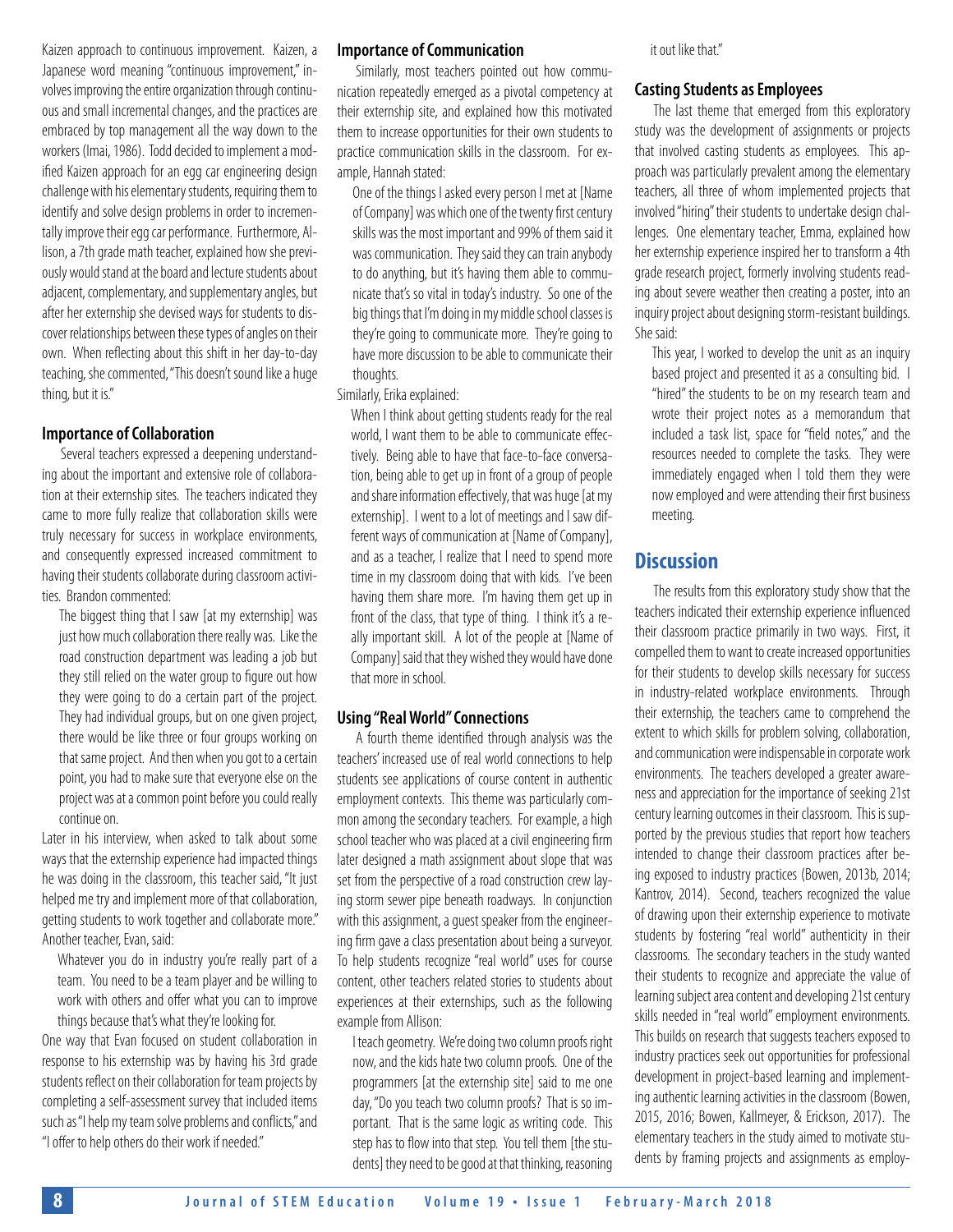ment tasks for which they were "hired."

## **Future Research**

Results from this study provide empirical evidence that teachers who participated in an industry-based externship program demonstrated an increased understanding of the fundamental importance of skills for problem solving, collaboration, and communication in today's workplace environments, and expressed commitment to creating classroom opportunities for students to develop these skills through active learning in relationship to authentic, "real world" contexts. Our next steps in research will seek to further deepen our understanding teachers' perspectives on how externship experiences influence their ideas about relationships between classroom learning and student readiness for success in workplace environments. Further, additional research is needed to directly examine teachers' actual classroom practices in order to more fully understand the impacts of participation in an industry-based externship program. The researchers will continue to expand this line of research in order to further strengthen the emergent research base on the impacts of teacher externships.

## **References**

- Achieve. (2017, November 13). *What is college and career readiness?* Retrieved from https://www.achieve. org/files/Achieve\_Def\_No%20Crop.pdf
- Barrett, D., & Usselman, M. (2005). *Experience to impact: A comparison of models of university-based summer internships for high school teachers*. Annual Proceedings of the American Society for Engineering Education, Portland, OR.
- Barrett, D., & Usselman, M. (2006). *Assessing the long term impacts of scientific work experience programs for teachers*. Annual Proceedings of the American Society for Engineering Education, Chicago, IL.
- Basalari, J., de Seriere, A., Hawkins, D., & Miller, D. (2017, March). Externships transform teaching practice. *National Science Teachers Association Reports, 28*(7), 3.
- Bowen, B. D. (2013a). Measuring teacher effectiveness when comparing alternatively and traditionally licensed high school technology education teachers in North Carolina. *Journal of Technology Education, 25*(1), 80-98.
- Bowen, B. D. (2013b). *Teachers in Industry: Measuring the impact of a K-12 teacher internship program.* Annual Proceedings of the American Society for Engineering Education, Atlanta, GA.
- Bowen, B. D. (2014). *K-12 teacher internships: Professional development in the engineering design process and STEM learning*. Annual Proceedings of the American Society for Engineering Education, Indianapolis, IN. (Poster Presentation).
- Bowen, B. D. (2015). *K-12 Teachers in Industry: Teaching transformed through authentic work experience.* Annual Proceedings of the American Society for Engineering Education, Seattle, WA. (Poster Presentation).
- Bowen, B. D. (2016). *Educators in Industry: Using teacher externships as a professional development model in STEM education.* Annual Proceedings of the American Society for Engineering Education, New Orleans, LA. (Poster Presentation).
- Bowen, B. D., & Finch, J. (2014). There's an app for that! Using smart phone app design for engaging students in biological ecosystems. *The Science Teacher, 81*(3), 41-47.
- Bowen, B. D., Kallmeyer, A., & Erickson, H. (2017). *Research experiences for teachers in precision agriculture and sustainability*. Annual Proceedings of the American Society for Engineering Education, Columbus, OH. (Poster Presentation).
- Center for Education Integrating Science, Mathematics, and Computing (CEISMC). (2017, October 27). *Georgia Intern Fellowships for Teachers.* Retrieved https://www.ceismc.gatech.edu/gift/
- Creswell, J. W. (2005). *Educational research: Planning, conducting, and evaluating quantitative and qualitative research.* Upper Saddle River, NJ: Pearson.
- Dubner, J., Frechtling, J., Busch-Johnsen, T., Hutchison, N., Ohme, P., Storm, K., … Shettle, C. (2002). *The effects of teacher participation in a scientific work experience program on student attitudes and achievement: A collaborative multi-site study*. Retrieved from http://scienceteacherprogram.org/ SWEPTStudy/
- Education Digest (2009, December). Teacher externships: Connecting the classroom to the workplace. *R&D Alert, 75*(4), 47-49.
- Farrell, A. M. (1992, March). What teachers can learn from industry internships. *Educational Leadership, 49*(6), 38-39.
- Ignite (formerly Industry Initiatives for Science and Math Education [IISME]). (2017, October 27). Retrieved from http://www.igniteducation.org/about/impact/
- Imai, M. (1986). *Kaizen: The key to Japan's competitive success*. New York: McGraw-Hill Publishing Company.
- Kantrov, I. (2014). *Externships and beyond: Work-based learning for teachers as a promising strategy for increasing the relevance of secondary education.* Waltham, MA: Education Development Center, Inc.
- Maxwell, J.A. (2005). *Qualitative research design: An interpretive approach*, (2nd ed.). Thousand Oaks, CA: Sage Publications.
- National Academy of Engineering and National Research Council. (2009). *[Engineering in K-12 education: Un](http://www.nap.edu/catalog.php?record_id=12635)[derstanding the status and improving the prospects](http://www.nap.edu/catalog.php?record_id=12635).*  Washington, DC: The National Academies Press.
- National Governors Association Center for Best Practices (NGACBP). (2010). *Common Core State Standards.*  Washington, DC: Author.
- Newman, F., Marks, H., & Gamoran, A. (1996). Authentic pedagogy and student performance. *American Journal of Education, 104*(4), 280-312.
- NGSS Lead States. (2013). *Next generation science standards: For states, by states.* Washington, DC: The National Academies Press.
- Partnership for 21st Century Learning (P21). (2017a, November 13). *P21 framework for 21st century learning.* Retrieved from http://www.p21.org/storage/ documents/docs/P21\_framework\_0816.pdf
- Partnership for 21st Century Skills (P21). (2017b, October 27). *Professional development: A 21st century skills implementation guide.* Retrieved from http://www. p21.org/storage/documents/p21-stateimp\_professional\_development.pdf
- President's Council of Advisors on Science and Technology. (2010, September). *Prepare and inspire: K-12 education in science, technology, engineering, and math (STEM) for America's future: Report to the president*. Retrieved November 13, 2017 from https://obamawhitehouse.archives.gov/sites/default/files/microsites/ostp/pcast-stem-ed-final.pdf
- Silverstein, S., Dubner, J., Miller, J., Glied, S. & Loike, J. (2009). Teachers' participation in research programs improves their students' achievement in science. *Science, 326*(5951), 440-442.
- STEM Education Coalition (2017, October 27). *STEM Education Coalition resources.* Retrieved from http:// www.stemedcoalition.org/reports/
- Stepien, W., & Gallagher, S. (1993). Problem-based learning: As authentic as it gets. *Educational Leadership, 50*(7), 25-28.
- Strauss, A., & Corbin, J. (1994). Grounded theory methodology: An overview. In N. K. Denzin & Y. S. Lincoln (Eds.), *Handbook of qualitative research* (pp. 273–285). Thousand Oaks, CA: Sage.